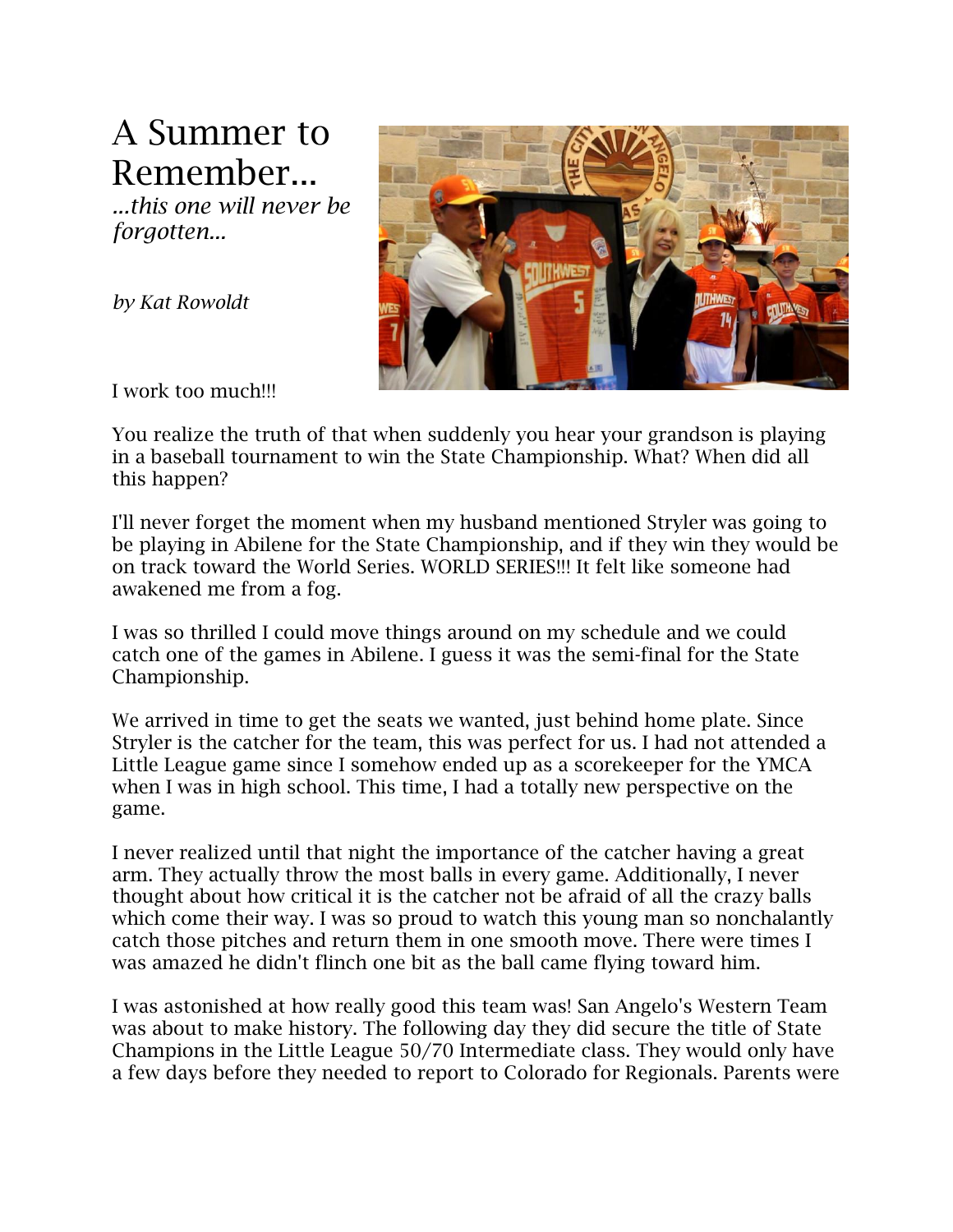scrambling to get off work and come up with the funds to be there to support their kids with virtually no notice. That was just crazy!

So the following week they were in Colorado, and it seemed like their excitement bubble was about to break when they lost the very first game of the series. I remember saying it was probably a good thing. If it was to be, the loss would pull the team together in a greater way to propel them forward. Sure enough, they blasted through the series, ending the Regional playoffs against the very team they had lost to in the first game, and winning it big this time.

Without warning, our boys WON THE REGIONALS. There was no time to travel home and celebrate the victory. They had only one day between Regionals and being flown out of Denver, Colorado, like celebrities, to Livermore, California. Upon arrival they were being fitted for new uniforms. They were now Southwestern Regional Champions, and would be one of eight teams from this continent playing against another eight teams from around the world. Wow!

Once again families scrambled to take more time off from work and raise enough funds to fly to California and cover their costs for a week of being out there. It was especially tough on families who had other siblings who had their own things happening at the same time. It Got Crazier!!!

As they entered the World Series play, they once again lost their first game. It must have felt like playing Regionals in Colorado had felt. They came back and won their second game, but ended up losing their final game to the team that would go on and represent the United States in the final World Series game.

What a summer! State Champions! Regional Champions! Played in the World Series! Won one game in the World Series! They will never forget the summer of 2017!

The City of San Angelo honored these fine young men during their regular meeting last Tuesday. The team presented a signed jersey and a signed World Series baseball to the Mayor/City. The mayor in turn leaned back and began what would have been a great pitch into the audience if she had released the ball. Mayor Gunter seemed to feel right at home with a baseball in her hand.

Here is a copy of the Recognition the City gave to the team:

## Recognition

The summer of 2017 will long be remembered as a historic, record-breaking summer for our community. Twelve young men and five coaches, accomplished what had never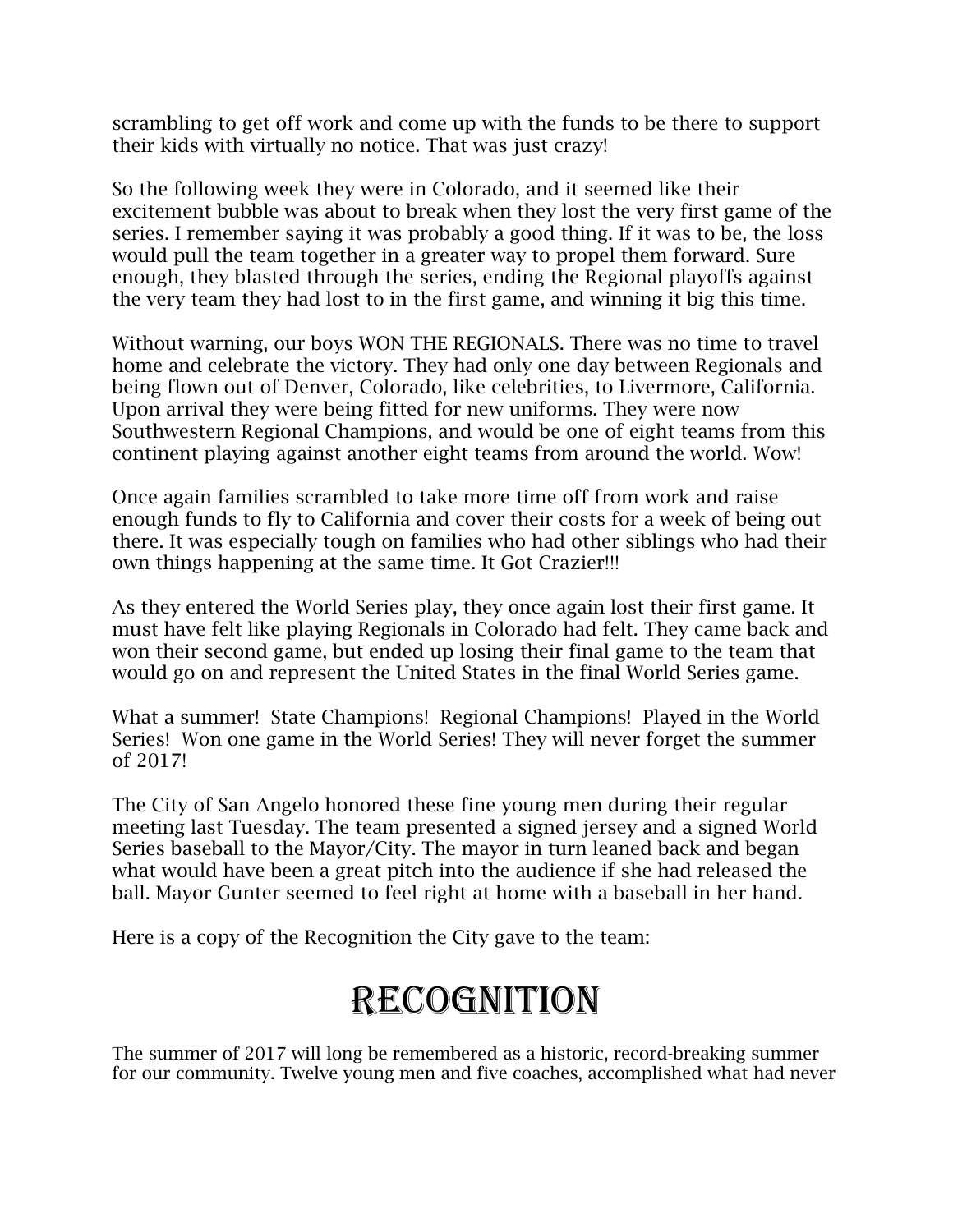been done before by a San Angelo team, they made it to the Intermediate Little League World Series in Livermore, California.

It required them winning sectionals in San Antonio, which they did 3-0, then State finals in Abilene, again winning 3-0, and then off to Regionals in Colorado. They fought hard for the title, completing the series 5-1. From there they immediately flew to Livermore, California to represent the Southwest Region of the United States in the Intermediate World Series. They won one game in the competition, eventually losing twice to the team who would ultimately play for the title, New Jersey. Western, who became known as Southwest in the World Series, finished  $4<sup>th</sup>$  in the United States, and 8 th in the world, for 2017.

Accomplishing this tremendous feat, are players: Konnor Barnes, Cayden Box, Jakob Charles, Ty Casey, Dominic Garcia, Ethan Green, Kayden Hameister, Darren Lewallen, Stryler Price, Richie Ramos, RJ Moreno, and Jacob Saldivar – plus coaches, Shawn Box – Manager, Nick Barron, Luke Green, Fred Garcia, and Ashley Lewallen.

A few statistics for the record books: Stryler Price had 6 home runs, Jakob Charles and Cayden Box, each had 5. Charles and Box both had a homerun in the World Series. Box lead the team in average .491, 10 stolen bases, 27 runs, .548 on base percentage, OPS 1.56, batting average with runners in scoring position .545. Charles lead with 28 RBI's, 1.20 ERA, and 45 strikeouts in 23 innings. Cayden Box and Jakob Charles both led team with duplicate stats: Hits 26, triples 4, slugging percentage 1.019.

Therefore, I, Brenda Gunter, Mayor of the City of San Angelo, on behalf of the City Council, do hereby recognize and applaud

## **Western Intermediate Little League 50/70**

not only for their outstanding and impressive victories, but also for their commitment to athletic excellence at local, state, regional, and World Series levels, while being great Ambassadors for our city.

> In Witness Whereof, I have hereunto set my hand and have caused the Official Seal of the City of San Angelo to affixed this  $5<sup>th</sup>$  day of September, 2017.

\_\_\_\_\_\_\_\_\_\_\_\_\_\_\_\_\_\_\_\_\_\_\_\_\_\_\_\_\_\_\_\_\_\_\_\_\_\_ Brenda Gunter Mayor of the City of San Angelo

Congratulations team! You made us ALL very proud of your accomplishment. Thanks for giving us some GREAT news to report.